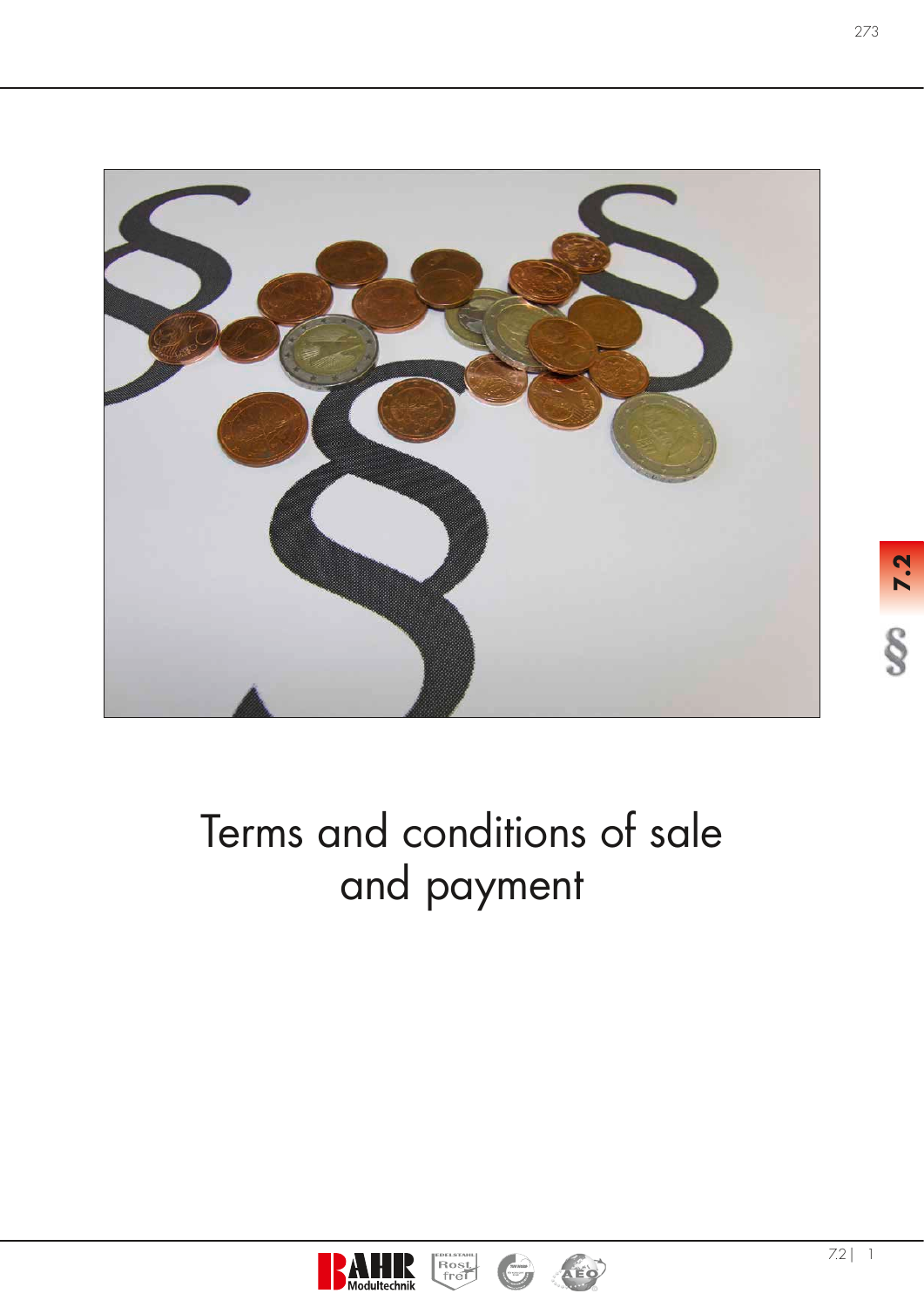# **Terms and conditions of sale and payment**

# **§ 1 Scope of the General Terms and Conditions**

- The Supplier's deliveries, services and offers are made solely on the basis of these General Terms and Conditions. Thus, these General Terms and Conditions shall also apply to all future business relations, even if not explicitly agreed upon again. At the latest, these General Terms and Conditions shall be considered accepted upon acceptance of the goods or services. Any counter confi rmations made by the Customer with reference to its own terms and conditions are hereby rejected.
- (2) All agreements made between the Supplier and the Customer for the purpose of the fulfilment of this contract must be in writing

# **§ 2 Offer and Conclusion of Contract**

- (1) Offers made by the Supplier are non-binding and subject to change. Any declarations of acceptance and all orders require the Supplier's confirmation in writing or by fax to be legally binding. The contract is deemed to be concluded upon the Supplier's sending a written declaration (acknowledgement of order), which shall be the decisive document determining the scope of its obligations. The delivery substitutes a written acknowledgement of order.
- (2) The performance parameters specified in our catalogues and offers, such as illustrations, drawings etc., shall be considered as approximate only. Drawings, illustrations, dimensions, weights or other performance data are only binding if they have been explicitly agreed on in writing. The Supplier reserves, without restriction, all rights of ownership and copyright to any quotations, drawings and other documents (hereinafter collectively referred to as the "Documents"). These Documents may not be made accessible to any third parties without the Supplier's prior consent; should the order not be placed with the Supplier, such documents are to be returned to the Supplier immediately on request.
- (3) The Supplier's sales staff is not authorised to make any verbal collateral agreements or to give any verbal assurances that go beyond the content of the written contract.
- (4) The Customer is liable for the accuracy, correctness and completeness of the order documents and order information provided by it; this includes in particular drawings as well as technical specifications and samples. Any verbal information, also with regard to modifications or amendments to the documents and data already submitted, must be confirmed in writing. If an order is neither confirmed in writing nor executed by the Supplier within one month of its receipt, or in particular cases (e.g. in case of custom-made products) within three months of receipt – in which case the Customer is bound by its order during such period – the Customer shall be entitled to revoke its order without having the right to claim damages from the Supplier.

# **§ 3 Prices**

**7.2**

- (1) Unless stated otherwise, the Supplier is bound by the prices given in its quotations for a period of 30 days from their date of issue. Otherwise the prices mentioned in the Supplier's acknowledgement of order shall apply, which do not include the applicable legal value added tax, nor any cost of installation, start-up and assembly. Additional deliveries and services will be invoiced separately.
- (2) Unless otherwise agreed, the prices are FOB Luhden warehouse, excluding packaging, freight, postage and insurance cost. The type of packaging shall be chosen by the Supplier at its discretion. The packaging shall be invoiced to the Customer at cost price and will not be taken back by the Supplier.

#### **§ 4 Time of Delivery and Performance / Acceptance**

- (1) Delivery dates or periods, which may be agreed upon in a binding or non-binding manner, must be specified in writing. Our delivery period begins with the date of our acknowledgement of order, provided that at this time all of the documents required from the Customer, the necessary permits, releases, clarifications and approvals of plans have been submitted and the agreed payment terms and other obligations have been fulfi lled and, in addition, any and all technical issues that were still open when the contract was signed have been mutually agreed upon. If these prerequisites are not met in time, the delivery period will be prolonged accordingly.
- (2) The Supplier is not liable for delays in delivery and performance, even if binding dates and times have been agreed upon, in cases of force majeure or in case of circumstances which substantially and not only temporarily impede the delivery or make it impossible - this includes in particular strike, lock-out, government orders, malfunction or breakdown of important production facilities/machines, delays in the supply of essential raw materials and utilities, delays in transport, etc.; this applies also when these circumstances affect our suppliers or their sub-suppliers. In such cases, the Supplier shall be entitled to delay the supply and/or performance for the duration of the hindrance plus an appropriate start-up time or to withdraw totally or in part from that part of the contract which is not yet fulfilled.
- (3) If the hindrance lasts for longer than 3 months, the Customer shall be entitled, after granting a reasonable extension of time, to withdraw from that part of the contract which is not yet fulfi lled. Should the delivery time be extended or should the Supplier be released from its obligations, the Customer shall have no right to claim compensation for damages. The Supplier may only invoke the aforementioned circumstances, if the Customer is informed accordingly without delay.
- (4) In as far as the Supplier is responsible for the non-compliance with bindingly promised deadlines and dates, or in as far as the Supplier is in default, the Customer shall be entitled to compensation for delayed performance at the amount of 1/2% of the invoice value for each complete week of the delayed performance, but limited in total to a maximum of 5% of the invoice value of all deliveries and services affected by the delay. Any claims beyond this are excluded, unless the delayed performance is based on at least gross negligence by the Supplier.
- (5) The Supplier is at all times entitled to make partial deliveries or to render partial services, unless such partial deliveries or partial services are not of interest to the Customer.
- (6) If a formal acceptance procedure of the delivered materials is desired, the conditions of such procedure must be established at the latest upon conclusion of the contract. The acceptance procedure must be carried out at the Supplier's premises immediately after it has declared its readiness for acceptance. The cost of the acceptance procedure shall be borne by the Customer. Partial deliveries are permissible. In all other cases, the delivery object is deemed to be accepted when it is taken into operation in accordance with its intended use, however at the latest 3 weeks after delivery to the Customer.
- (7) If the Customer is in default of acceptance, the Supplier shall be entitled to claim compensation for any damages it has incurred; upon default of acceptance, the risk of accidental deterioration or accidental loss passes to the Buyer.

# **§ 5 Transfer of Risk**

 The risk is transferred to the Customer as soon as the consignment has been handed over to the person responsible for the transport or has left the Supplier's warehouse for the purpose of dispatch, irrespective of who bears the freight costs. If the delivery is delayed upon the Customer's request, the risk shall pass to the Customer when the notice is given that the goods are ready for delivery. Any storage costs incurred after the transfer of risk shall be borne by the Customer. At the Customer's request and expense, the Supplier shall insure shipments against the usual transport risks.

#### **§ 6 Customer's Rights in Case of Defects**

(1) The products are delivered free of defects in design, manufacturing and materials; the period for assertion of claims for defects is one year from the transfer of risk. This does not apply to claims for damages caused by defects. In case of claims for damages caused by defects, section 13 shall apply.

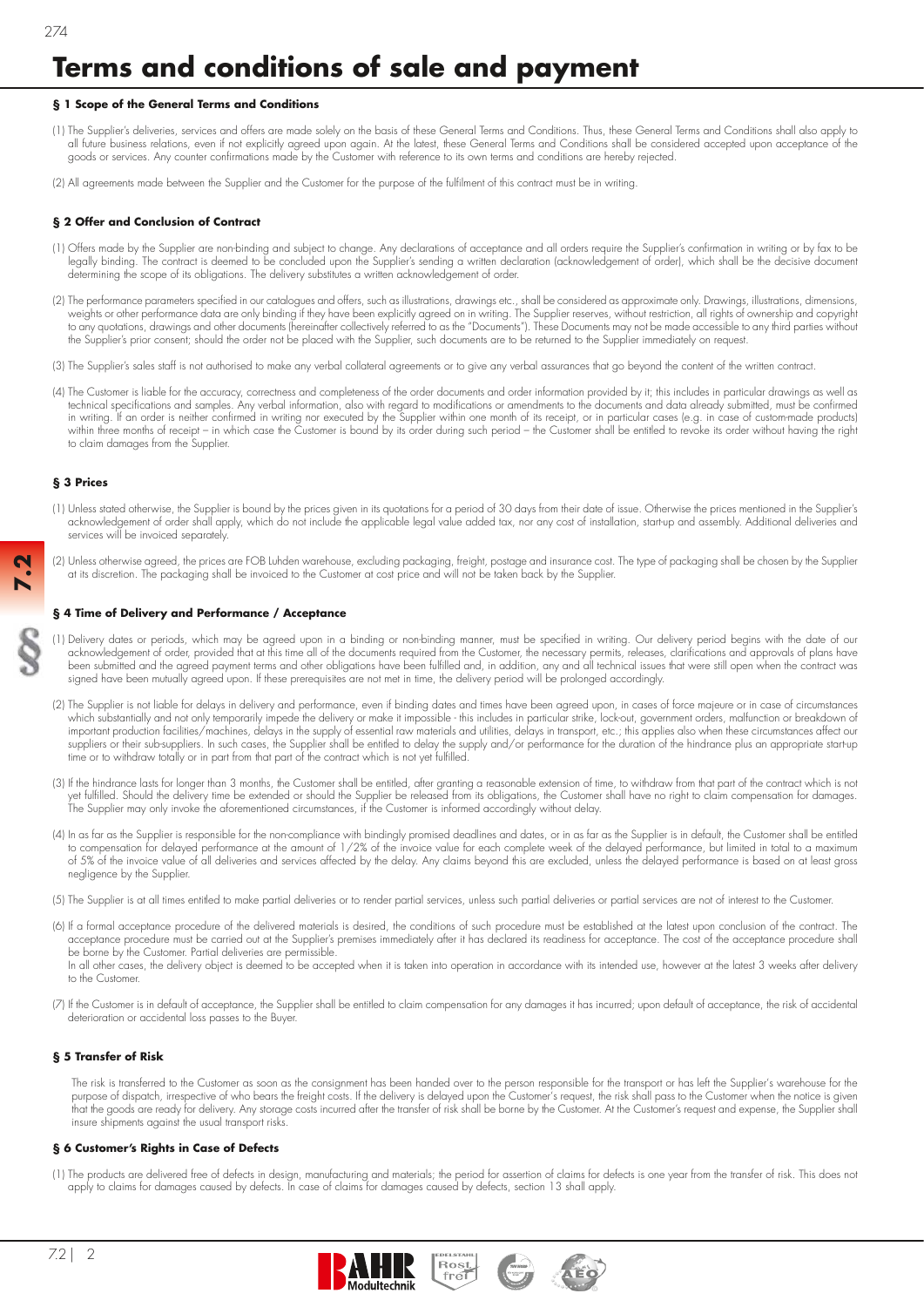**7.2**

# **Terms and conditions of sale and payment**

- (2) Should the Supplier's operating or maintenance instructions not be observed, or should the products be modified, parts exchanged or consumables used which do not comply with the original specifications, then any claims for defects of the products shall become void, if the Customer cannot refute a relevant substantiated statement claiming that one of these circumstances has caused the defect. The same applies if the deficiencies are due to poor installation, wrong assembly, poor maintenance, defective or negligent treatment or storage, defective repairs not executed by the Supplier, modifications made without our written consent, excessive load, unsuitable conditions of use and inappropriate operating materials or to any chemical, electro-chemical or electrical influences for which we are not responsible as well as weather or other natural influences
- (3) Any claims made by the Customer relating to defects require the Customer to have duly fulfi lled its obligations according to section 377 of the German Commercial Code (HGB) in terms of examining the goods and lodging a complaint, otherwise any claims shall be insubstantial: The Customer shall notify the Supplier's customer service manager of any defects in writing immediately, at the latest within one week of receipt of the delivery. In case of defects which cannot be detected within this period despite careful inspection, the Supplier shall be informed in writing immediately after they have been discovered

(4) If the Customer has notified the Supplier of a defect, the Supplier shall demand, at its choice and expense, that either:

- a) the defective part or unit be sent to the Supplier for repair and subsequent return; or
- b) the Customer shall keep the defective part or unit ready and the Supplier shall send a service technician to carry out the repair on the Buyer's premises.

Should the Customer request that rectification work be carried out at a certain location, the Supplier may do so; in this case, any exchanged parts shall not be invoiced, however, working time and travelling expenses shall have to be paid according to the Supplier's standard rates.

(5) If the rectification should fail after an appropriate period, the Customer can, at its choice, either demand a price reduction or withdraw from the contract.

(6) Liability for normal wear is excluded.

(7) Only the immediate Customer is entitled to claims due to defects against the Supplier and such claims are not transferable.

(8) In case ot parts used tor completion, returbishment or moditication sent by the Customer to the Supplier, the latter will assume no liability tor their behaviour during processing; should the materials become damaged during processing, the Supplier shall be indemnified for the processing costs incurred up to that point, unless the damage is due to an intentional or grossly negligent breach of duty by the Supplier or its vicarious agent or a breach of duty that is of material importance to the object of the contract. This limitation of liability does not apply to personal injury or death.

#### **§ 7 Replacement Parts**

For a period of five years following delivery of a machine, the Supplier shall deliver replacement parts for that machine at the current prices.

#### **§ 8 Retention of Title**

- (1) Until settlement of all accounts receivable to which the Supplier should be entitled from the Customer now or in future arising from any legal grounds (including all balance claims from current account), the following securities shall be granted to the Supplier, which it will release on request at its choice insofar as their value exceeds the accounts receivable lastingly by more than 10%.
- (2) The goods remain the property of the Supplier. Processings or modifications of the goods are always made for the Supplier as manufacturer, but without any obligation for it. Should the Supplier's (co-)ownership expire as a result of combination of items, it is agreed upon already now that the Customer's (co-)ownership of this combined item is transferred to the Supplier in a pro rata manner (with regard to the invoice value). The Customer shall store the Supplier's (co-)property free of charge. Goods for which the Supplier is entitled to (co-)ownership will hereinafter be referred to as 'goods under reservation'.
- (3) The Customer is entitled to process and sell the goods under reservation in proper business dealings, provided that it is not in default of payment. Pledging or assignment as security is inadmissible. Any other accounts receivable (including all balance claims from current account) arising from resale or any other legal ground (insurance, unlawful act) regarding the goods under reservation are already now assigned in full by the Customer to the Supplier as security. The Supplier authorises the Customer irrevocably to collect the accounts receivable transferred to the Supplier for the Supplier's account in its own name. This collection authorisation can only be revoked if the Customer does not duly meet its payment obligations.
- (4) Should any third parties have access of any kind to the goods under reservation, especially by orders of attachment, the Customer shall draw attention to the fact that the goods are the Supplier's property and shall inform the Supplier immediately, so that the Supplier can enforce its rights of ownership. In as far as the third party is unable to reimburse the Supplier for judicial or out-of-court costs arising in this context, the Customer shall be liable for such costs.
- (5) In the event of conduct in violation of the contract on the part of the Customer in particular default of payment the Supplier shall be entitled to withdraw from the contract and to demand the return of the goods under reservation.
- (6) Up to the complete payment of the goods under reservation, the Customer is obliged to keep the Supplier informed about the location of the goods under reservation at any time.

# **§ 9 Payment**

- (1) Unless agreed otherwise, the Supplier's invoices are payable 30 days after invoicing without deductions. The Supplier is entitled, despite provisions made by the Customer stipulating otherwise, at first to credit payments made by the Customer against its older debts and shall inform the Customer of the type of transaction made. In the case that expenses have been incurred or interest accrued, the Supplier is entitled to credit the payment at first against the expenses, then the interest and finally against the main service.
- (2) A payment is deemed to have been made only when the Supplier has the amount at its disposal. In case of cheques the payment is deemed as having been made when the cheque is cashed.
- (3) Should the Customer be in default of payment, the Supplier shall be entitled to demand interest at a rate of 8 percentage points above the base rate as lump-sum compensation from the relevant time onwards. A lower rate is to be applied if the Customer can provide evidence of a lower burden; the Supplier may provide evidence of a higher damage.
- (4) Should the Supplier learn of any circumstances that call the Customer's credit standing into question, in particular in case that a cheque is not cashed or payments are suspended, or should the Supplier learn of any other circumstances which call the Customer's credit standing into question, the Supplier shall be entitled to deem the total remaining debt as due, even if it has accepted cheques. In this case the Supplier is also entitled to demand payments in advance or securities.
- (5) The Customer is only entitled to set-off, retention or reduction, even in case that complaints have been made or compensating claims pleaded, when the compensating claims have been determined to be final and beyond dispute. The Customer is, however, also entitled to retention due to compensation claims arising from the same contractual relationship.

Rost<br>frei